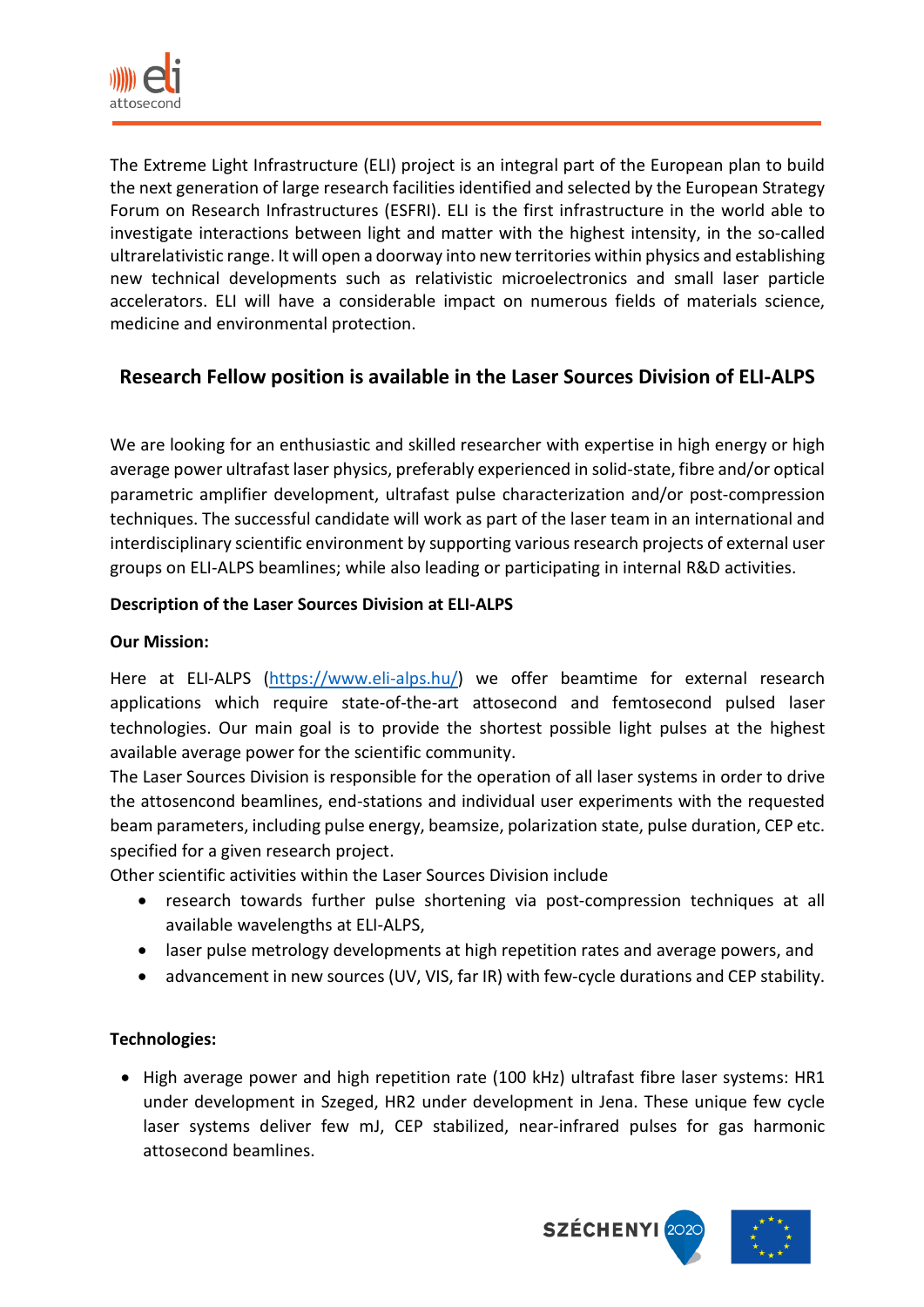

- Mid-infrared and high repetition rate ultrafast OPCPA systems: MIR (100 kHz) and MIR-HE (1 kHz, under preparation). Wavelengths around 3  $\mu$ m, sub-two-cycle pulse duration with exceptional CEP stability and control for various experimental applications.
- High peak power, near-single cycle 1 kHz OPCPA systems: SYLOS 2, SYLOS 3 (under development in Vilnius) and SYLOS Experiment Alignment. CEP-stabilized, near-infrared pulses with excellent overall stability features. The most versatile systems for gas and surface harmonic attosecond beamlines and electron and proton acceleration.
- High repetition rate PW laser: Ti:sapphire-based HF PW laser (under development in Szeged). The only 2 PW peak power system at 10 Hz repetition rate which delivers 34 J with 17 fs for surface harmonics attosecond beamlines and particle acceleration.
- THz pump lasers: high pulse energy systems with moderate pulse durations designed specifically to drive high energy THz pulse generation and THz spectroscopy applications.

# **Duties and Responsibilities:**

The work tasks of the Research Fellow to be hired in the Division include but are not limited to the following:

- Participating in or leading the laser support team in external user campaigns.
- Participating in or leading the design, preparation and execution of upgrades of existing laser sources.
- Participating in or leading the design and building/assembly of additional groupmanaged equipment.
- The candidate will also have the possibility to carry out his/her own research, when beamtime is available. The candidate is expected to have a vision of projects that could be carried out using the available infrastructure.

# **Minimum education and experience:**

The successful candidate must hold a PhD in physics, laser engineering, optics, photonics or other related scientific field. Applications of candidates on track to complete their PhD are also considered. Candidates with 5+ years of experience in the field of laser physics and/or laser engineering together with a demonstrated record in research will be considered too.

# **Required skills and abilities:**

- the successful candidate must be able to work as part of a scientific support team, but also have the ability to handle tasks independently in the laboratory,
- broad practical knowledge of high-power, ultrafast pulse generation, amplification, propagation and manipulation,
- experience with ultrafast pulse characterization methods,
- good written and oral communication skills in English.

# **Additional preferred qualifications:**